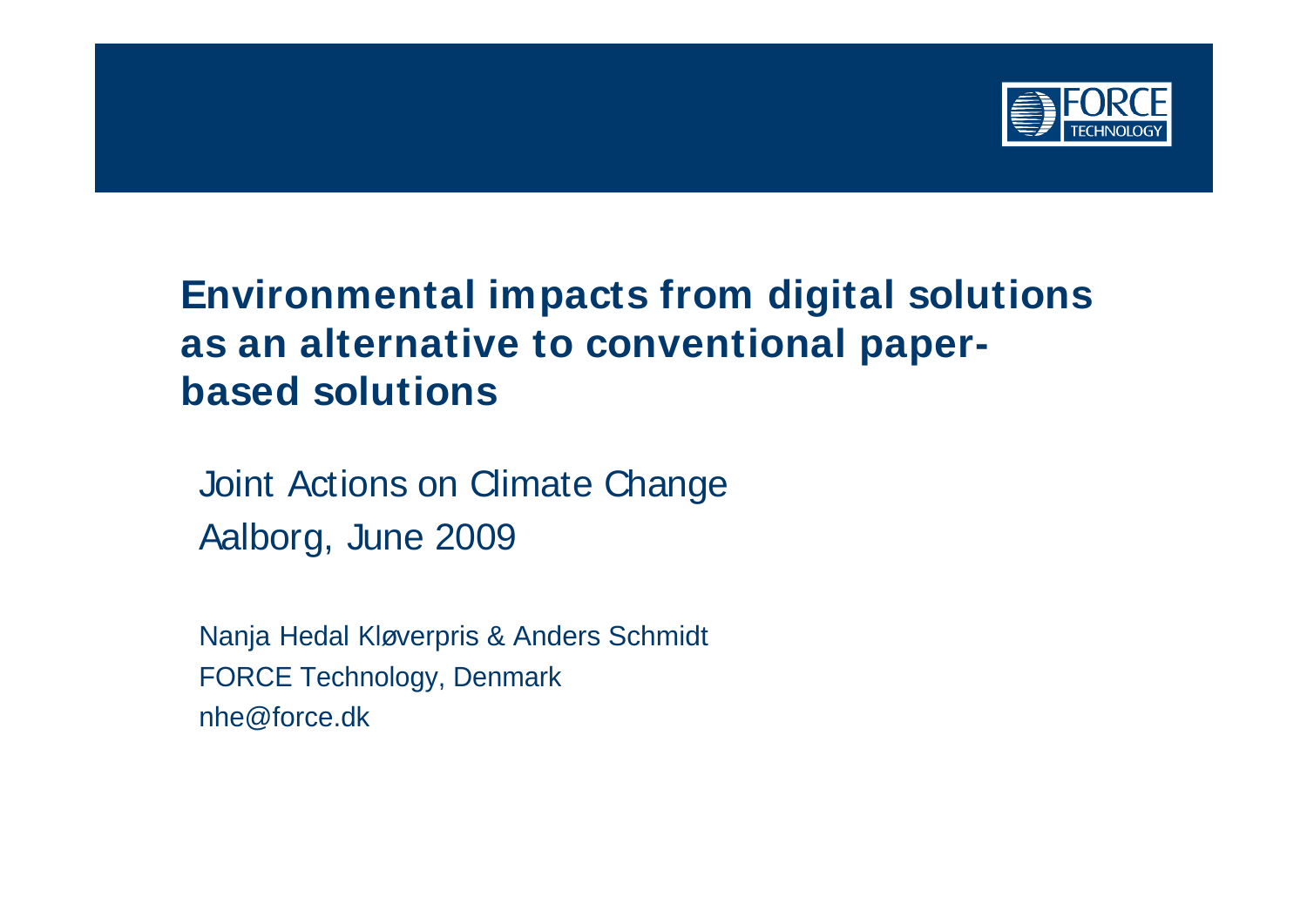## Life cycle assessment





- e-boks distributed 100 mio. documents electronically in 2008
	- bank accounts statements, payslips, etc.
	- 1.9 mio. users
- Consequential LCA approach: What are the environmental impacts from a change in distribution of 100 mio. documents?
	- 2008 as a case
- Conservative assumptions  $-$  no greenwashing of the digital solution
- The average letter: 1.8 pages, 36 KB $\bullet$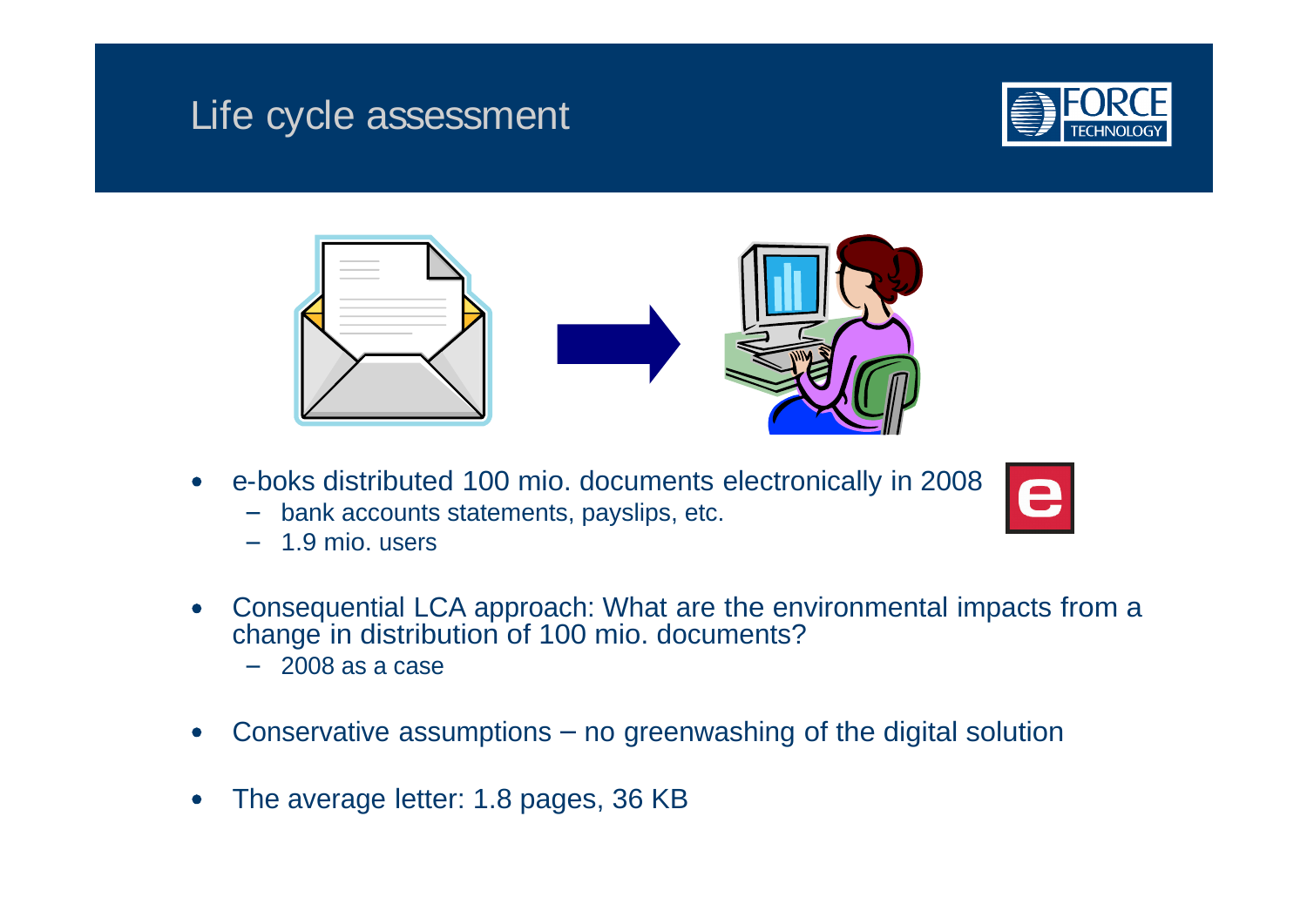## **Electronic distribution**



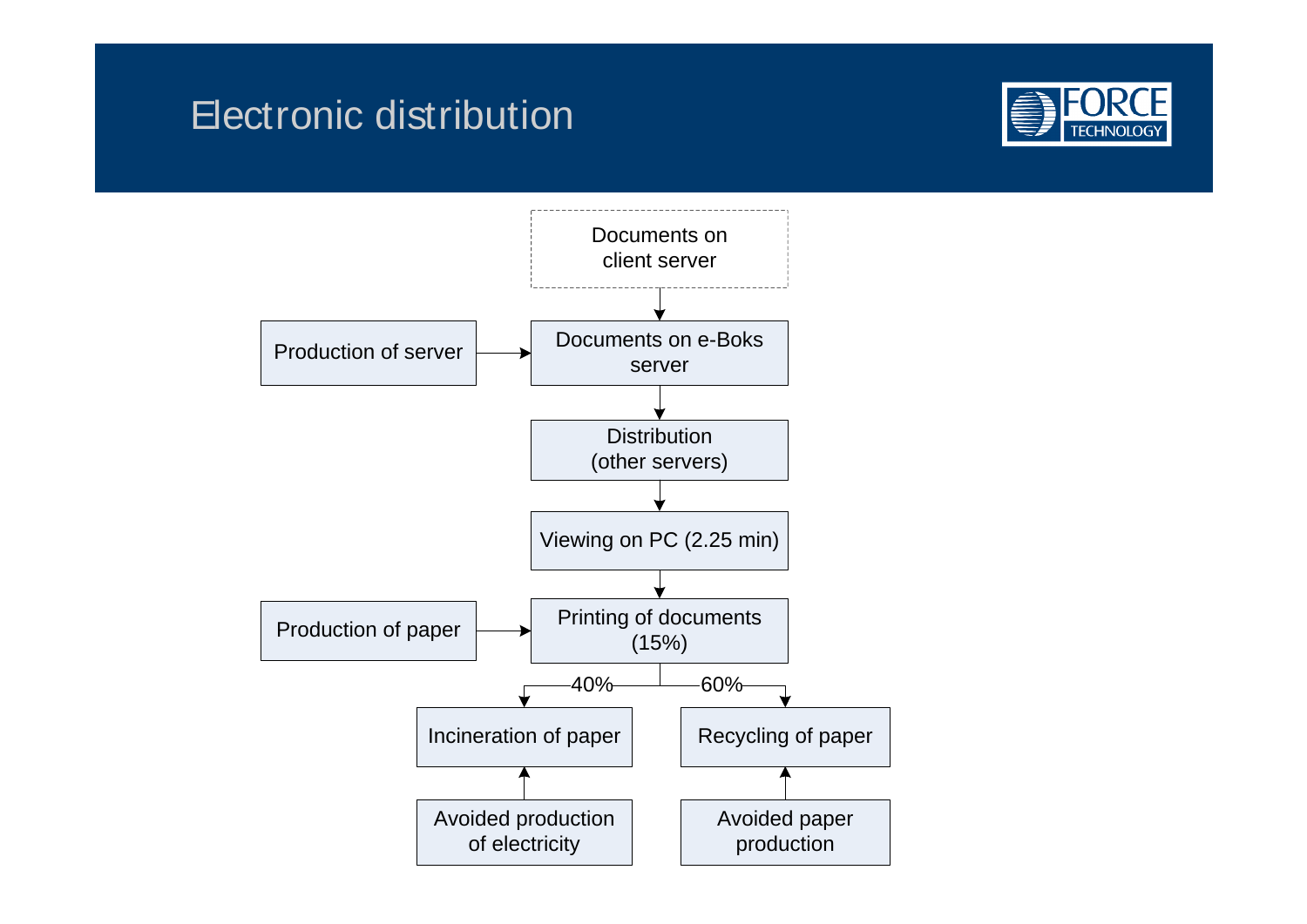### Conventional distribution



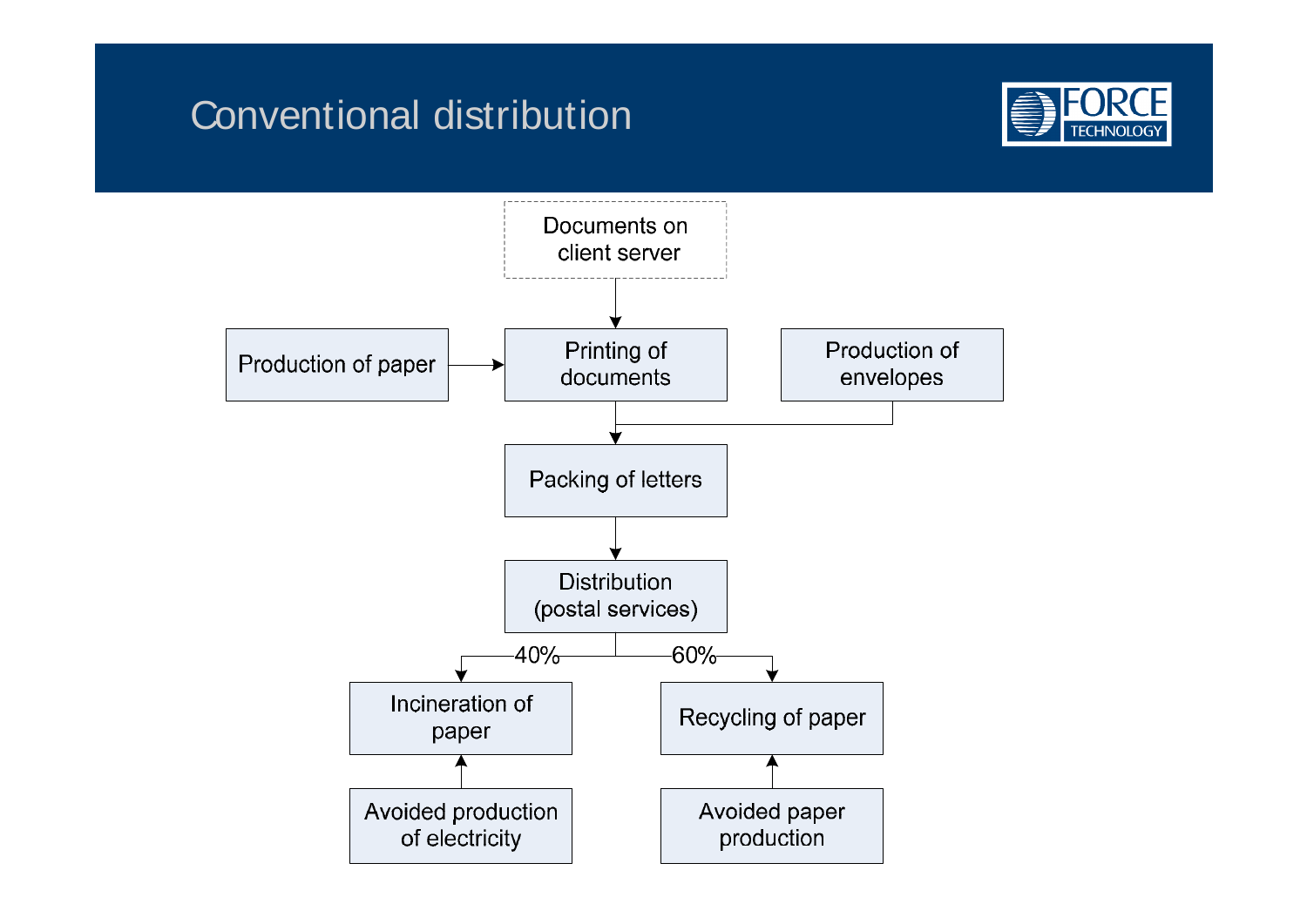



- Benefits in all impact categories  $-$  no trade offs  $\bullet$
- The reduction in global warming potential appears to be most  $\bullet$ significant, followed by acidification and energy consumption

| <b>Impact category</b>                                  | <b>Benefits</b>     | <b>Person</b><br>equivalents |
|---------------------------------------------------------|---------------------|------------------------------|
| <b>Global Warming Potential</b>                         | 1,650 t $CO_2$ -eq. | 190                          |
| Acidification Potential                                 | 16 t $SO_2$ -eq.    | 163                          |
| Nutrification Potential                                 | 22 t $NO3$ -eq.     | 82                           |
| <b>Photochemical Ozone</b><br><b>Creation Potential</b> | 1 t $C_2H_4$ -eq.   | 53                           |
| Total energy consumption                                | 25,000 GJ           | 155                          |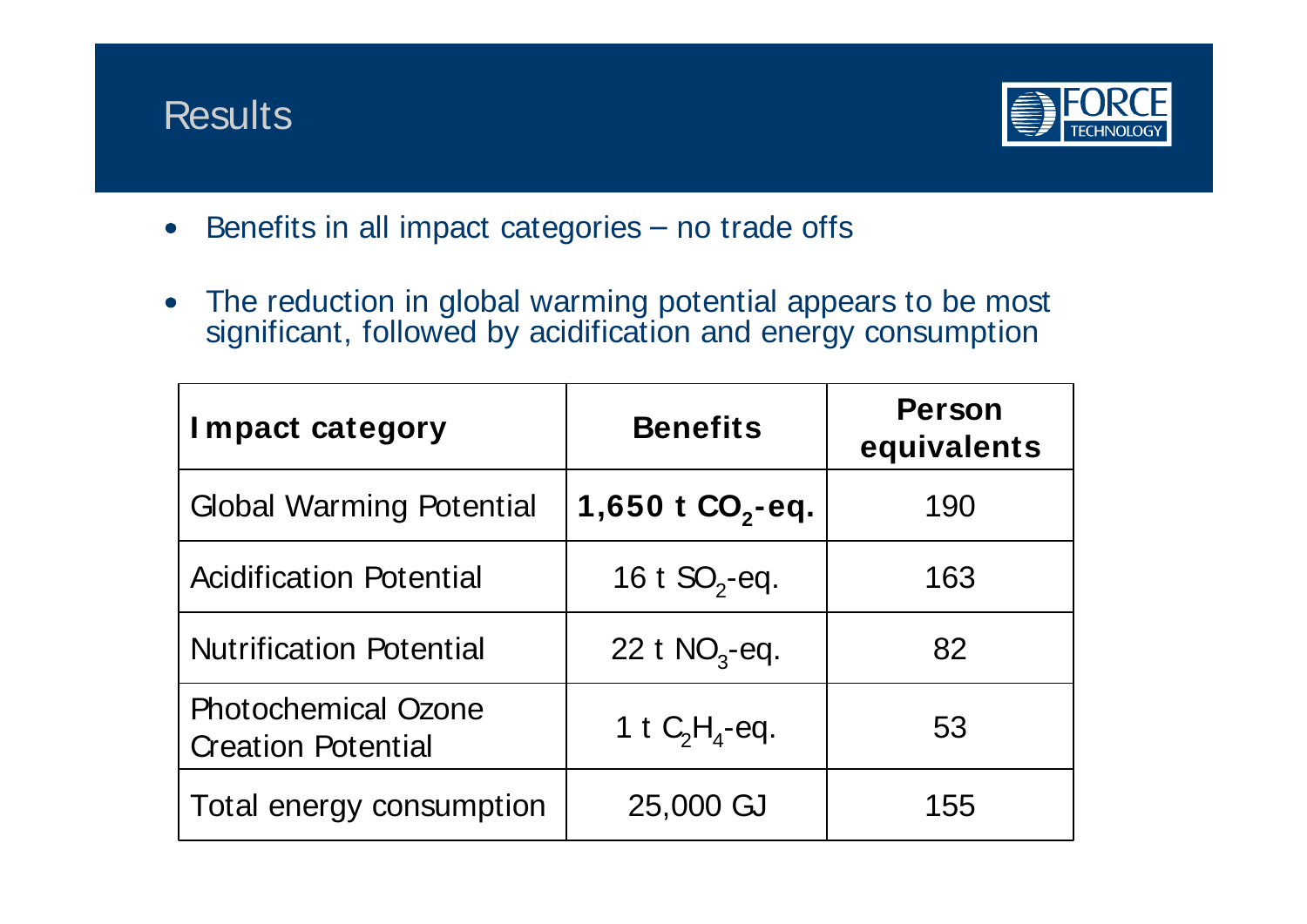#### Which activities are important? - the electronic system



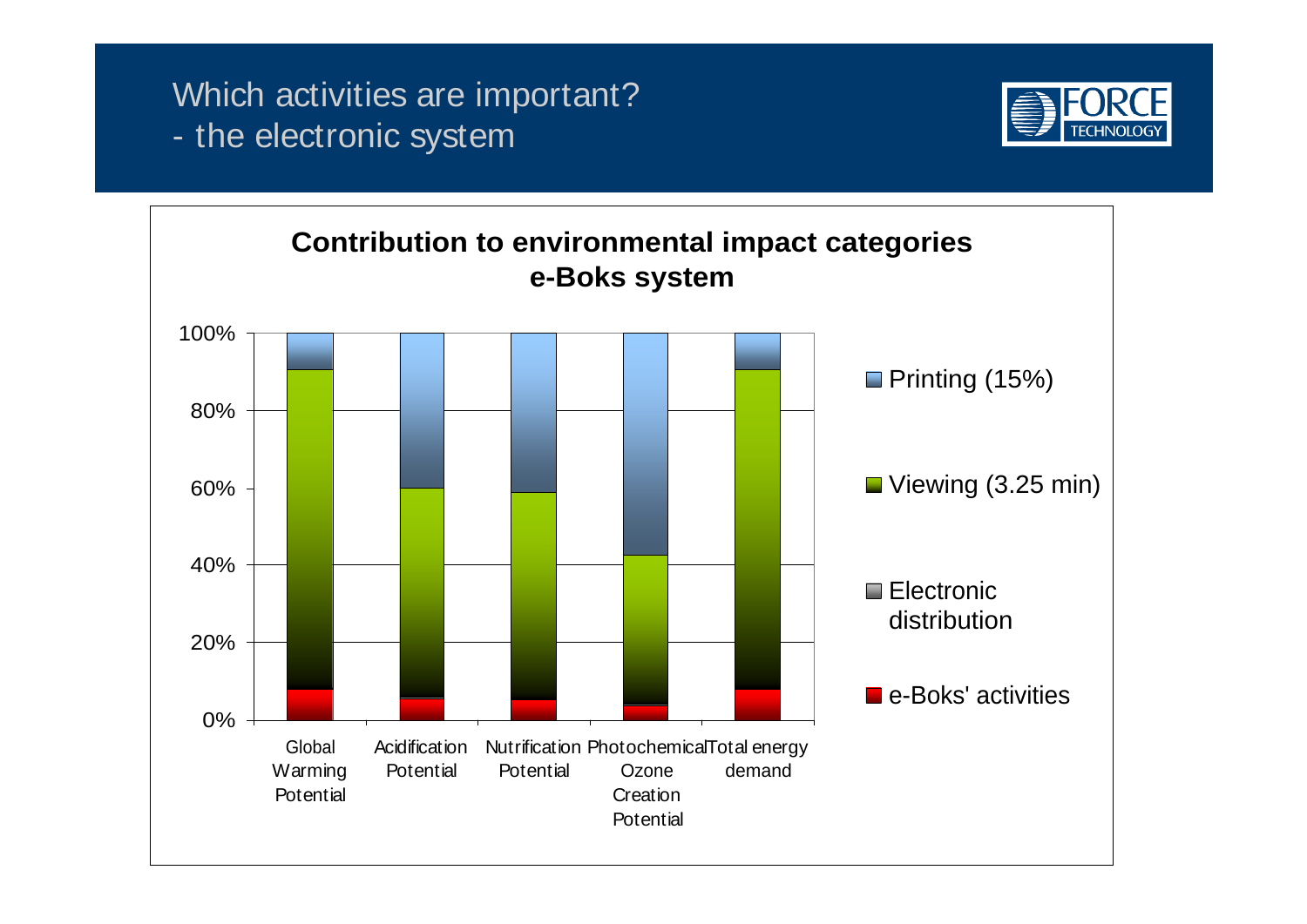#### Which activities are important? - the conventional system



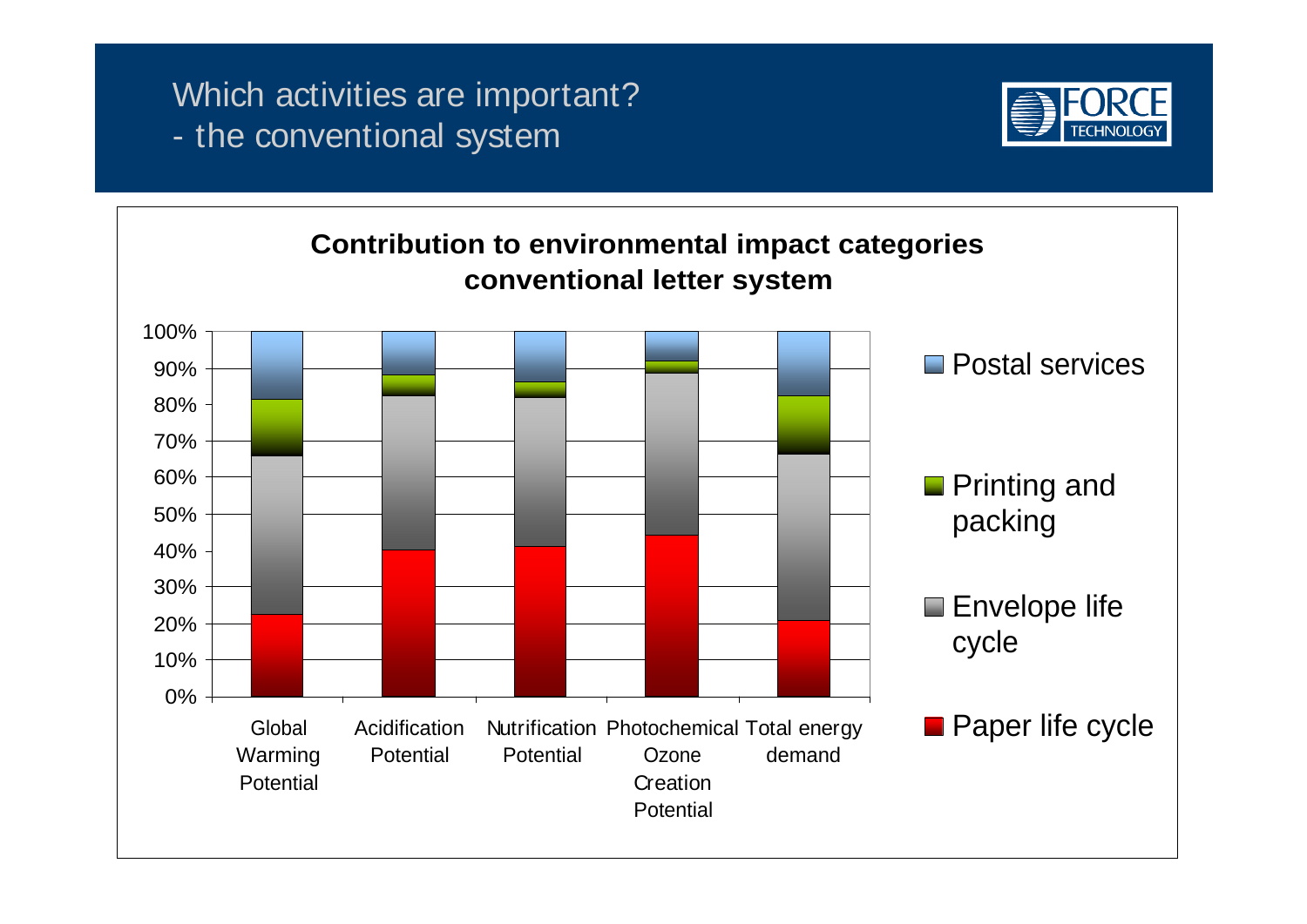### **Conclusions** (The Conclusions ) (The Conclusions ) (The Conclusions ) (The Conclusions ) (The Conclusions ) (The Conclusions ) (The Conclusions ) (The Conclusions ) (The Conclusions ) (The Conclusions ) (The Conclusions



- Environmental benefits from changing to electronic distribution are unequivocal and consistent
	- Reduced paper consumption has high influence
	- Viewing time is important factor
- Benefits may be higher
	- Conservative approach
	- Less efficient paper waste management in other countries
- Perspective: large potential, but small benefits
	- $-$  a little step on the way...